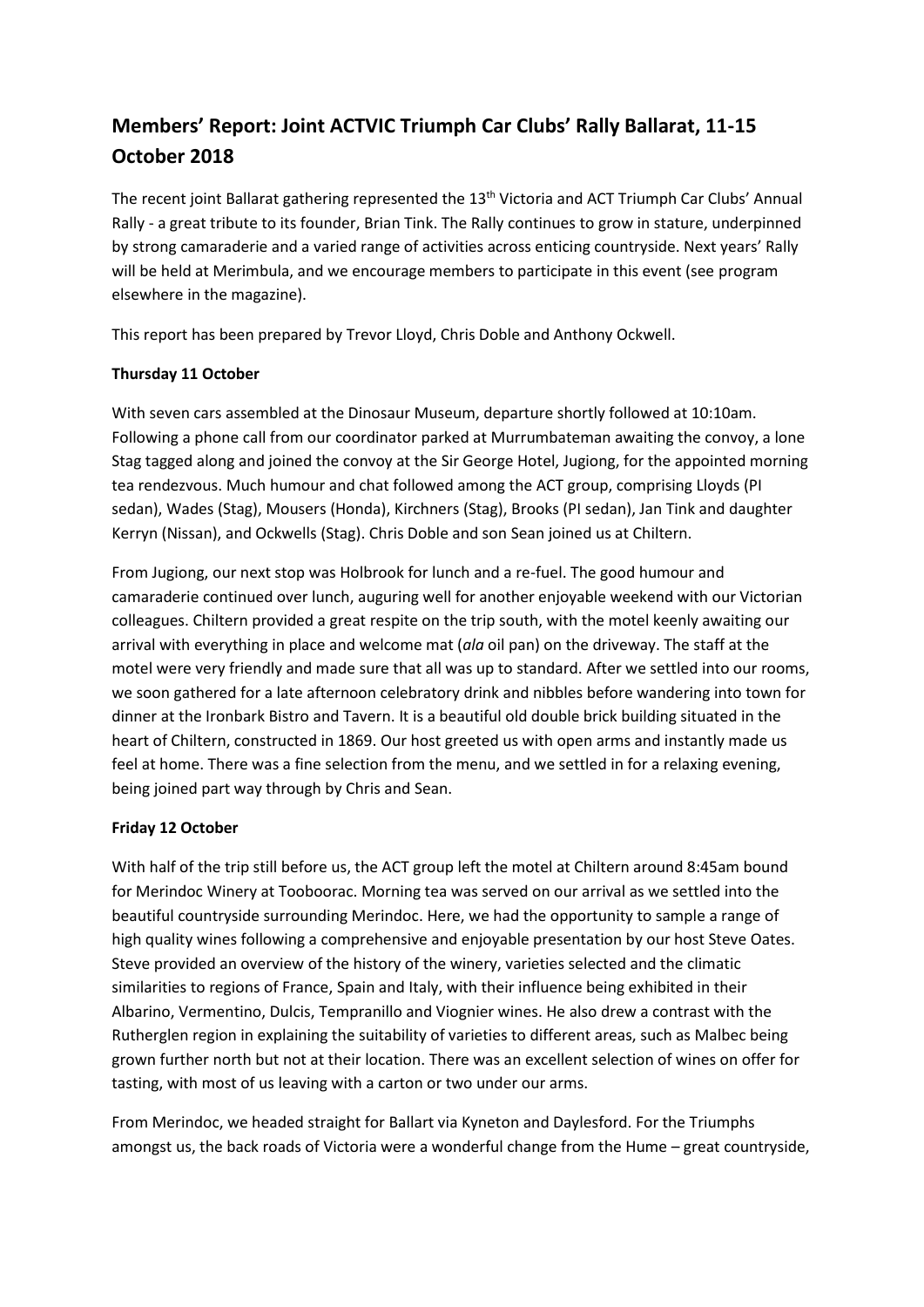attractive towns, etc. Once we had settled into the motel, we decided it was high time for a late lunch, and with the city square in view, a stroll was in order.

The afternoon culminated in a bowls tournament at the local bowling club. It was a fun and entertaining afternoon playing for high stakes. We adjourned for dinner at the Club, rounding off a full and enjoyable day.

#### **Saturday 13 October**

On Saturday we headed out through the Arch of Victory and along the 22 kilometre Avenue of Honour. More than 3,700 trees represent the region's servicemen and women enlisted in the AIF for WW1. Each tree is numbered and has a memorial plaque at its base.

We drove onto Beaufort along the Western Highway and turned off to visit the Gardens of "Mawallok" Homestead. On entering the Homestead grounds there was a bit of excitement. One Herald owner drove his car into an unseen ditch at the entrance gate. A good Samaritan went off and returned with a Jack. This was not needed however as a group of blokes surrounded the car and lifted it out.

The homestead is best described as a Mansion serving the Lord of the Manor. I clearly remember the vast stone walls around the perimeter of the property and gardens and thought of how they would have been handpicked and stacked by workers around the turn of the century. The trees were magnificent I walked down a path lined with Silver birches to the water. The water was more of a lake than dam and is fed by three or four springs. No drought would affect this property. The lush gardens were spectacular and vast.

I thought what a lost commercial opportunity not opening the mansion for view and not offering morning tea. I was quickly advised that the owner had bigger fish to fry and was very obviously not short of two bob.

The one toilet was a small room out the back of the mansion. Right next to the toilet entrance door was parked the owner's Stag. Not mentioning names to protect the guilty, one visitor was seen to open the car by trial and error with a Stag key and take a photo of the compliance plate for input into a stag register. So much for stag security locks. This was later cleared with the owner.

We travelled back along the Western Highway to Learmonth and The STAG Hotel where we had a 2 course, help yourself from the bae mere meal. The area was quite small for the 55 plus Triumph enthusiasts gathered. I have never seen two hotel staff work so hard feeding the masses. The food just kept coming, was hot and of high quality. Desert consisted of bread and butter pudding or sticky date pudding.

We drove back to Ballarat after lunch and visited the Botanic Gardens. In there is the Prime Ministers walk. I noted Ben Chifley who presided over the war years and launched Holdens. I noted Gough Whitlam who when the security detectors went off said it is my aura comrades. Further along was Malcolm Fraser and I thought life was not meant to be easy. The standing joke was that Australia has recently changed PM so fast and so often that the curators have run out of money and can't keep up. Sean had a more ironic observation. Busts of Julia Gillard and Kevin Rudd eye balling each other.